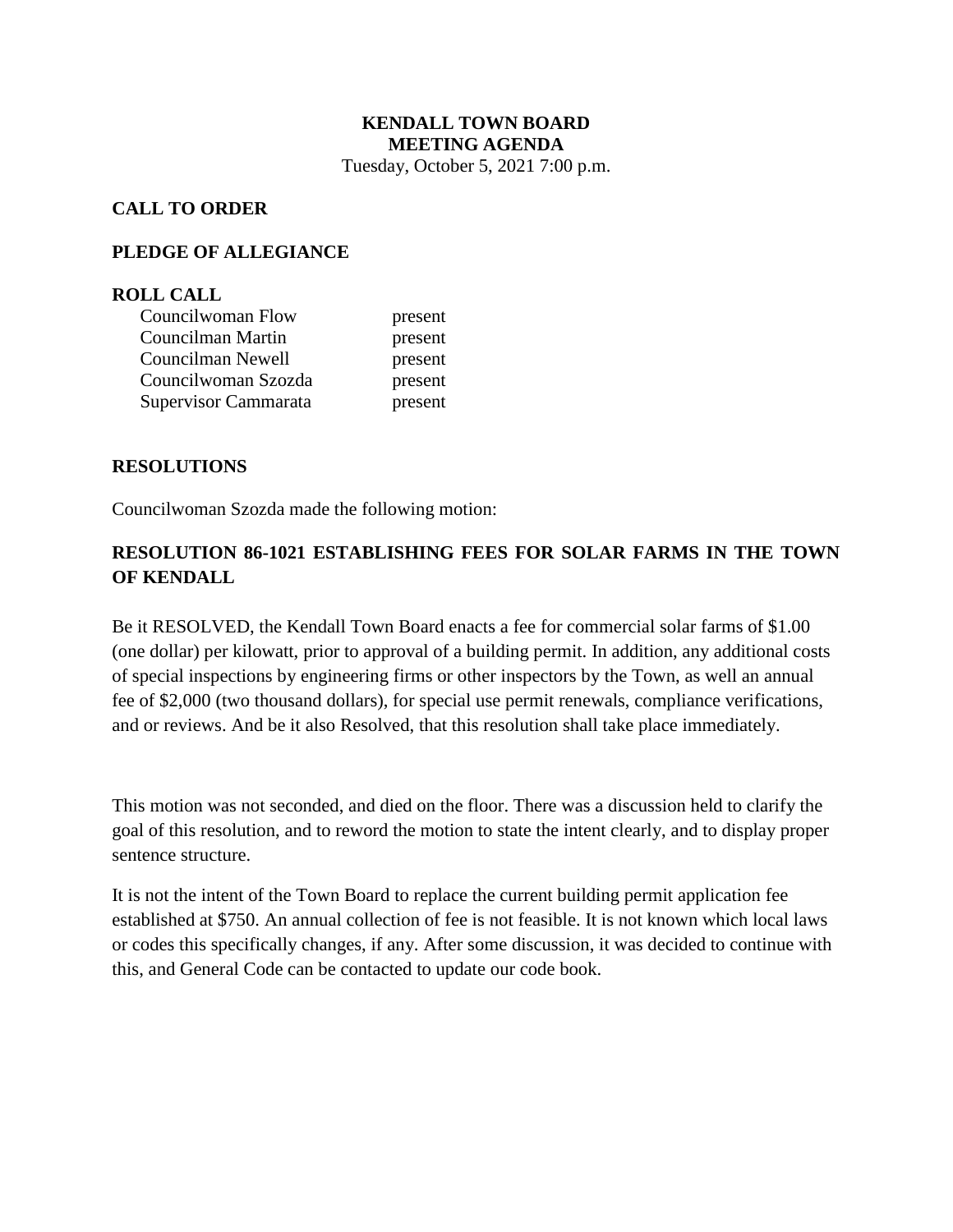Councilman Newell made the following motion, which was seconded by Councilwoman Flow:

# **RESOLUTION 86-1021 ESTABLISHING FEES FOR SOLAR FARMS IN THE TOWN OF KENDALL**

Be it RESOLVED, the Kendall Town Board enacts a fee for commercial solar farms of \$1.00 (one dollar) per kilowatt, prior to approval of a building permit. In addition, permittee will pay any costs incurred for special inspections by engineering firms or other inspectors assigned by the Town, as well as a fee of \$2,000 (two thousand dollars), to offset costs for special use permit renewals, compliance verifications, and reviews.

Be it also Resolved , that this resolution takes effect immediately.

A discussion of whether the fees are reasonable took place, and it is to be clear that the current \$750 is an application fee; the \$2000 to be approved is a fee charged to them upon approval of the application. The fee will have to be added to the Schedule, and a new form may be necessary to address this.

Supervisor Cammarata called for a roll call vote, with the following results:

| Councilwoman Flow    | aye |
|----------------------|-----|
| Councilman Martin    | aye |
| Councilman Newell    | aye |
| Councilwoman Szozda  | aye |
| Supervisor Cammarata | aye |

Supervisor Cammarata declared the motion carried.

Supervisor Cammarata made the following motion, seconded by Councilwoman Flow:

## **Resolution 87-1021 ESTABLISHING FEE FOR SPECIAL USE PERMIT APPLICATIONS FOR COMMERCIAL SOLAR FARMS IN THE TOWN OF KENDALL**

Be it Resolved, the Kendall Town Board establishes a fee for a Special Use Permit Application for commercial solar farms in the Town of Kendall of \$750.00 (seven hundred and fifty dollars), and be it also

Resolved, that this resolution take effect immediately.

Supervisor Cammarata called for a roll call vote, with the following results:

| Councilwoman Flow | aye |
|-------------------|-----|
| Councilman Martin | aye |
| Councilman Newell | aye |